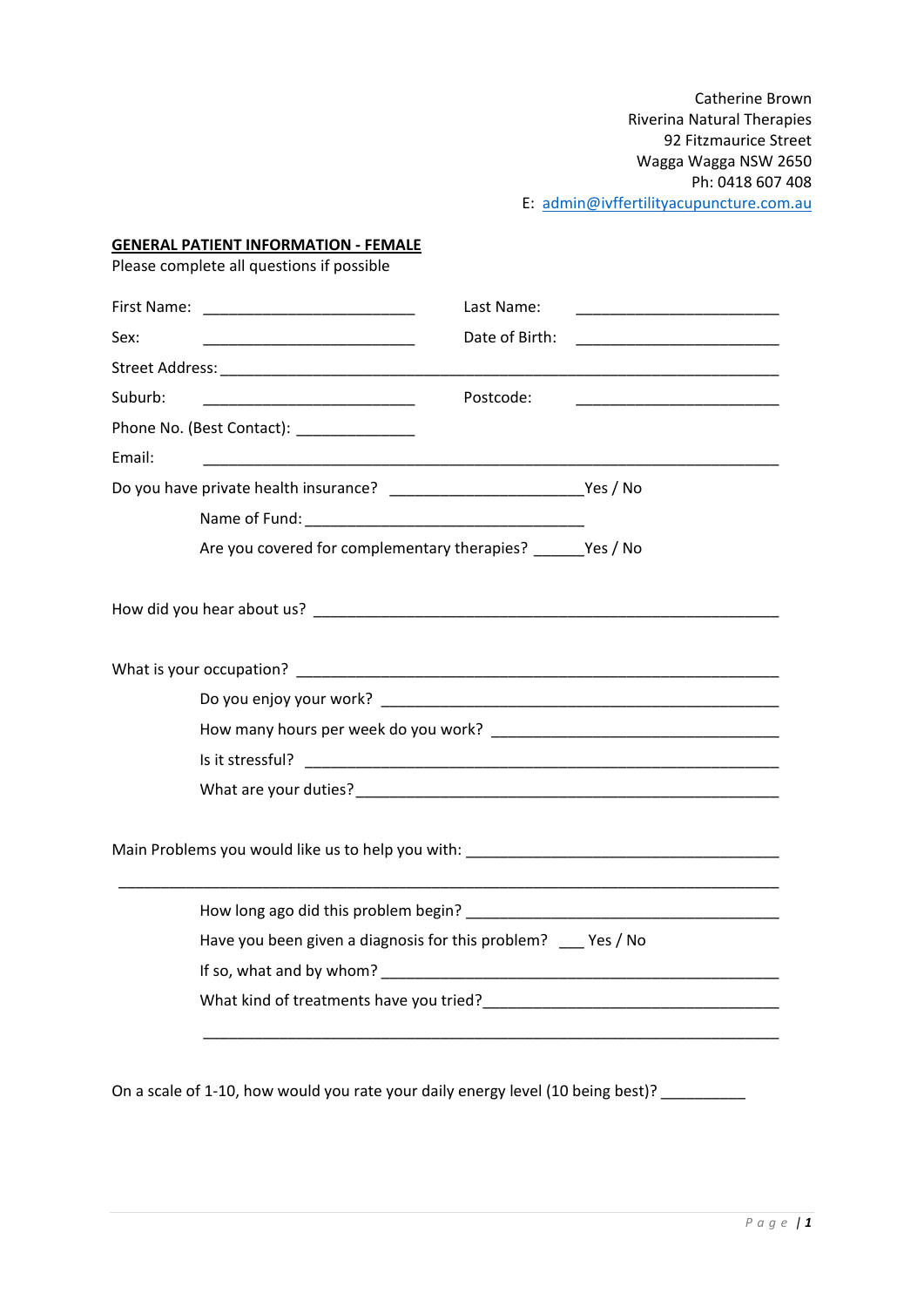| Are they formed, loose, constipated, or do they alternate from loose to difficult to pass?<br>Do you experience urinary frequency, urgency, burning, dribbling, retention? ______________Yes / No<br>How many glasses of water do you drink in a day?_________________________________<br>Please describe in general what you eat? (Organic, wheat, dairy, meat, veggies, fruit, pasta,<br>sandwiches, soups, etc.)<br>How many hours of sleep per night do you have? __________________________________<br>If you were asked to describe yourself from an emotional standpoint, what would you say?<br>ie: irritable, worrier, anxious, sad, impatient, stressed, etc. ___________________________________<br>Yes / No<br>Do you still take them? |          |
|----------------------------------------------------------------------------------------------------------------------------------------------------------------------------------------------------------------------------------------------------------------------------------------------------------------------------------------------------------------------------------------------------------------------------------------------------------------------------------------------------------------------------------------------------------------------------------------------------------------------------------------------------------------------------------------------------------------------------------------------------|----------|
|                                                                                                                                                                                                                                                                                                                                                                                                                                                                                                                                                                                                                                                                                                                                                    |          |
|                                                                                                                                                                                                                                                                                                                                                                                                                                                                                                                                                                                                                                                                                                                                                    |          |
|                                                                                                                                                                                                                                                                                                                                                                                                                                                                                                                                                                                                                                                                                                                                                    |          |
|                                                                                                                                                                                                                                                                                                                                                                                                                                                                                                                                                                                                                                                                                                                                                    |          |
|                                                                                                                                                                                                                                                                                                                                                                                                                                                                                                                                                                                                                                                                                                                                                    |          |
|                                                                                                                                                                                                                                                                                                                                                                                                                                                                                                                                                                                                                                                                                                                                                    |          |
|                                                                                                                                                                                                                                                                                                                                                                                                                                                                                                                                                                                                                                                                                                                                                    |          |
|                                                                                                                                                                                                                                                                                                                                                                                                                                                                                                                                                                                                                                                                                                                                                    |          |
|                                                                                                                                                                                                                                                                                                                                                                                                                                                                                                                                                                                                                                                                                                                                                    |          |
|                                                                                                                                                                                                                                                                                                                                                                                                                                                                                                                                                                                                                                                                                                                                                    |          |
|                                                                                                                                                                                                                                                                                                                                                                                                                                                                                                                                                                                                                                                                                                                                                    |          |
|                                                                                                                                                                                                                                                                                                                                                                                                                                                                                                                                                                                                                                                                                                                                                    |          |
|                                                                                                                                                                                                                                                                                                                                                                                                                                                                                                                                                                                                                                                                                                                                                    |          |
|                                                                                                                                                                                                                                                                                                                                                                                                                                                                                                                                                                                                                                                                                                                                                    |          |
|                                                                                                                                                                                                                                                                                                                                                                                                                                                                                                                                                                                                                                                                                                                                                    |          |
|                                                                                                                                                                                                                                                                                                                                                                                                                                                                                                                                                                                                                                                                                                                                                    |          |
|                                                                                                                                                                                                                                                                                                                                                                                                                                                                                                                                                                                                                                                                                                                                                    |          |
|                                                                                                                                                                                                                                                                                                                                                                                                                                                                                                                                                                                                                                                                                                                                                    |          |
|                                                                                                                                                                                                                                                                                                                                                                                                                                                                                                                                                                                                                                                                                                                                                    |          |
|                                                                                                                                                                                                                                                                                                                                                                                                                                                                                                                                                                                                                                                                                                                                                    |          |
|                                                                                                                                                                                                                                                                                                                                                                                                                                                                                                                                                                                                                                                                                                                                                    |          |
|                                                                                                                                                                                                                                                                                                                                                                                                                                                                                                                                                                                                                                                                                                                                                    |          |
|                                                                                                                                                                                                                                                                                                                                                                                                                                                                                                                                                                                                                                                                                                                                                    |          |
|                                                                                                                                                                                                                                                                                                                                                                                                                                                                                                                                                                                                                                                                                                                                                    |          |
|                                                                                                                                                                                                                                                                                                                                                                                                                                                                                                                                                                                                                                                                                                                                                    |          |
|                                                                                                                                                                                                                                                                                                                                                                                                                                                                                                                                                                                                                                                                                                                                                    |          |
|                                                                                                                                                                                                                                                                                                                                                                                                                                                                                                                                                                                                                                                                                                                                                    | Yes / No |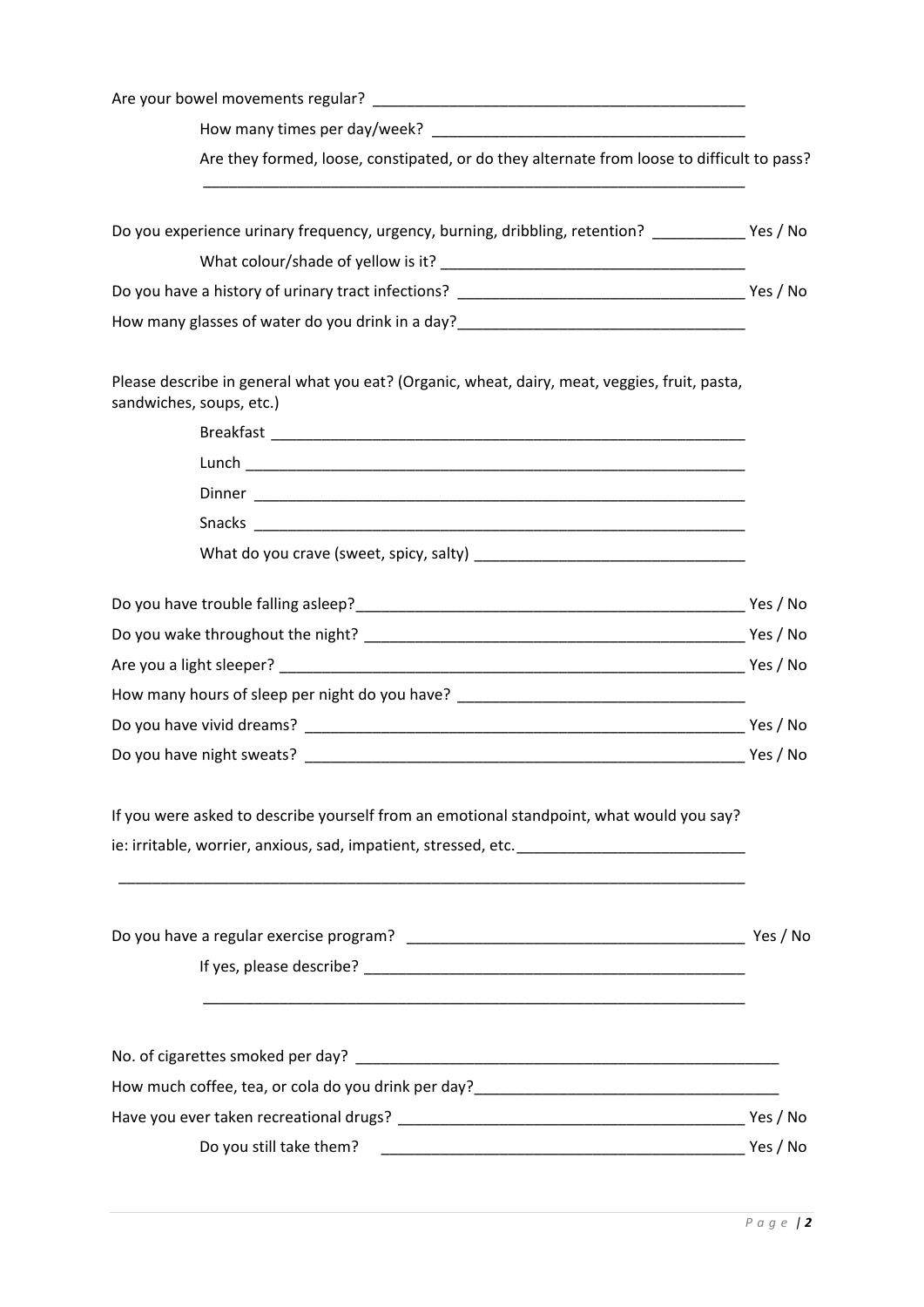|                                                                                                                              |      |           | Yes / No |
|------------------------------------------------------------------------------------------------------------------------------|------|-----------|----------|
| No. of Drinks per day? ___________                                                                                           |      |           |          |
|                                                                                                                              |      |           | Yes / No |
| No. of times per week? __________                                                                                            |      |           |          |
| <b>Drug Allergies</b><br>Are you allergic to any medications that you know of? If yes, please list them below:<br>Medication |      | Reaction  |          |
| <b>Current Medications or Supplements</b><br><b>Medication / Supplement</b>                                                  | Dose | Frequency |          |

 $\overline{\phantom{0}}$  $\overline{\phantom{0}}$ 

 $\overline{\phantom{a}}$  $\overline{\phantom{a}}$ 

 $\overline{\phantom{0}}$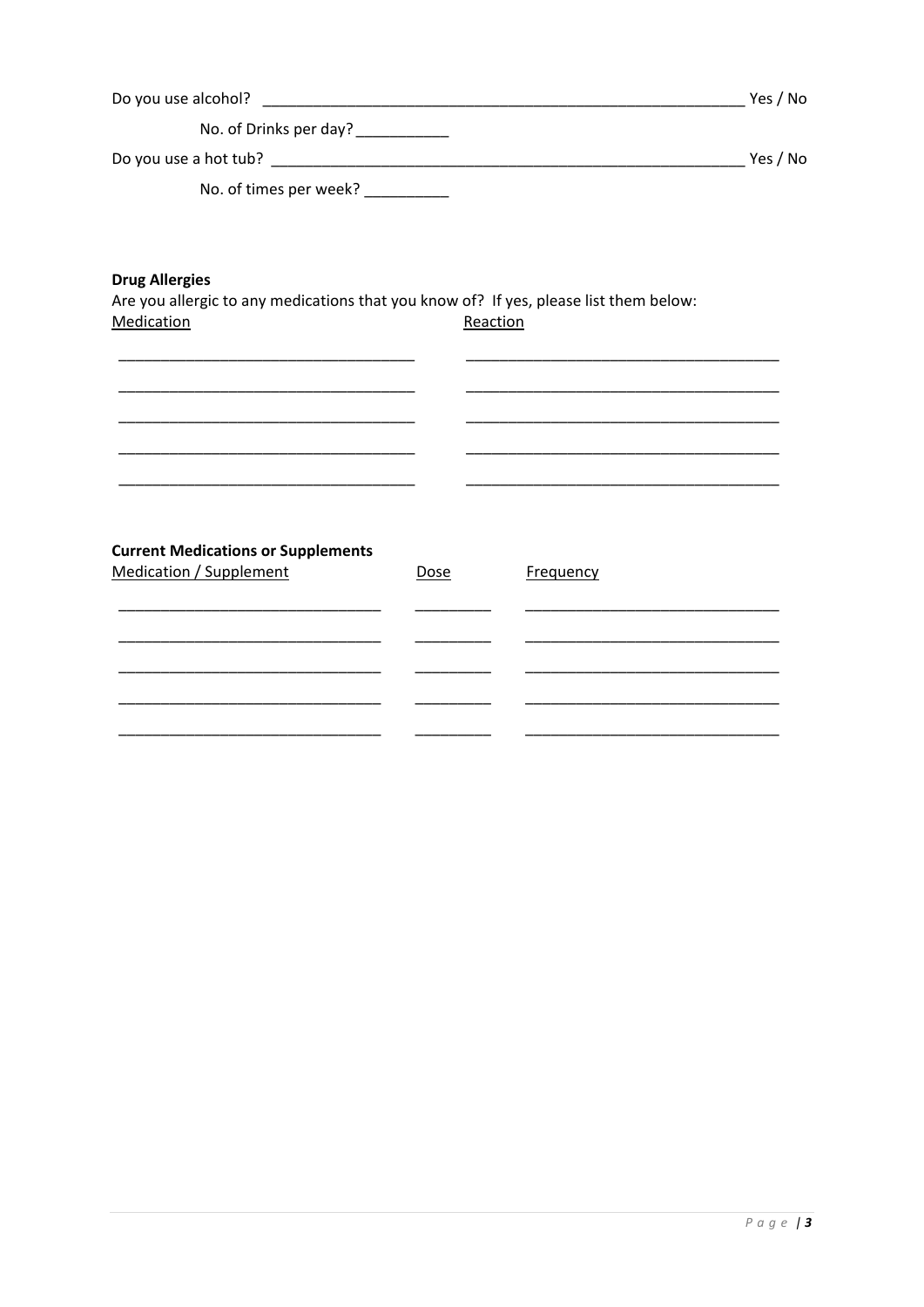# **Medical Conditions**

Please circle **Yes** for any / all that apply to **you**

| German Measles (Rubella) ________________________ Yes      |  |
|------------------------------------------------------------|--|
|                                                            |  |
|                                                            |  |
|                                                            |  |
|                                                            |  |
|                                                            |  |
|                                                            |  |
|                                                            |  |
| Other Lung Conditions __________________________ Yes       |  |
|                                                            |  |
| Heart Murmur<br>Yes                                        |  |
|                                                            |  |
|                                                            |  |
| High Blood Pressure __________________________________ Yes |  |
| Gastric / Duodenal Ulcer ________________________ Yes      |  |
|                                                            |  |
|                                                            |  |
| Bleeding Tendency _________________________________ Yes    |  |
|                                                            |  |
|                                                            |  |
|                                                            |  |
|                                                            |  |
|                                                            |  |
| Rheumatoid Arthritis Manuel Alexander Manuel Mes           |  |
|                                                            |  |
|                                                            |  |
|                                                            |  |
| Neurological Disorders ___________________________ Yes     |  |
|                                                            |  |
|                                                            |  |
|                                                            |  |
|                                                            |  |
|                                                            |  |
|                                                            |  |
|                                                            |  |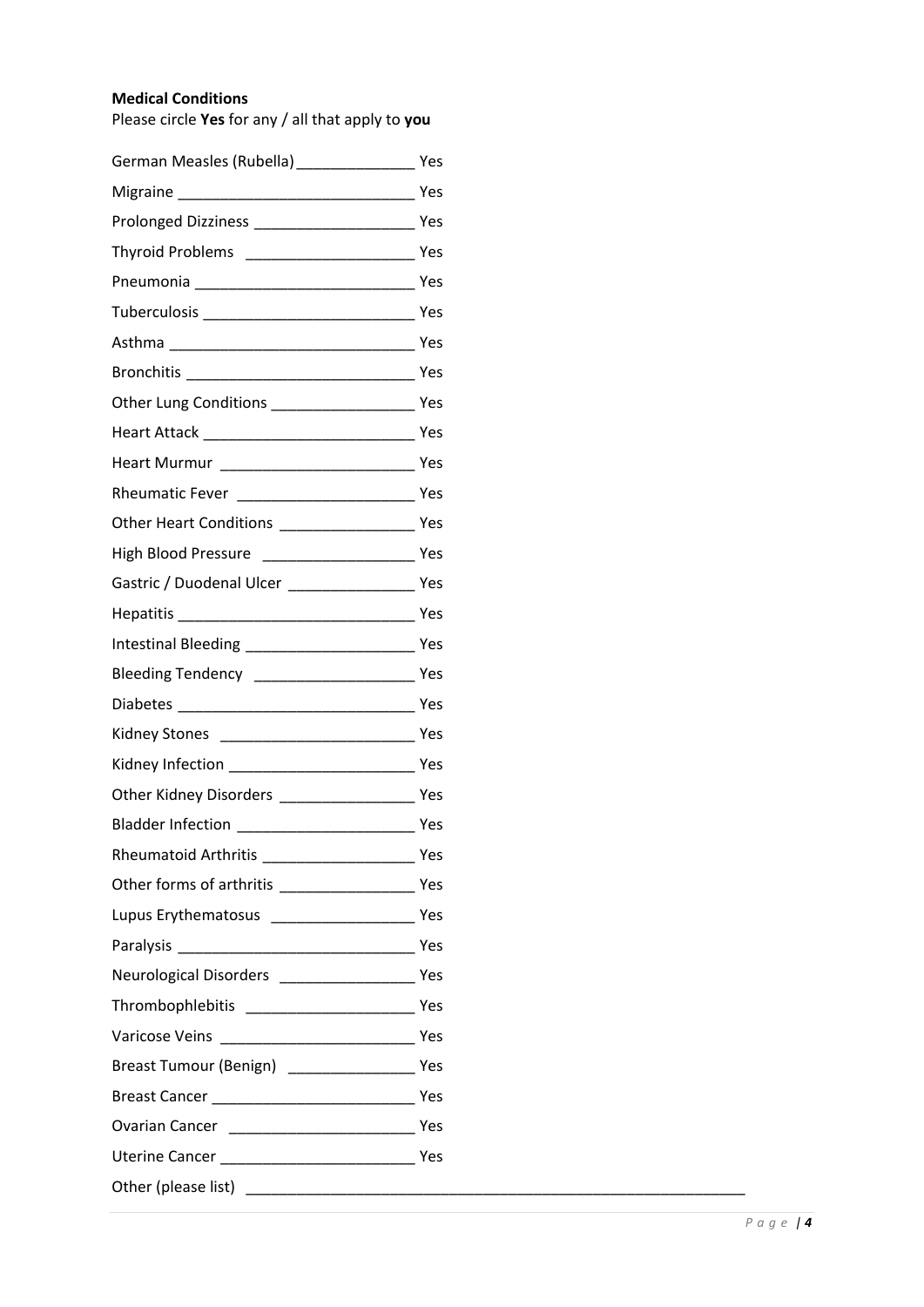## **Previous Surgeries**

Have you ever had surgery?\_\_\_\_\_\_\_\_\_\_\_ Yes / No. If yes, please complete this section

| Procedure | <b>Date</b> | Indication | Outcome |
|-----------|-------------|------------|---------|
|           |             |            |         |
|           |             |            |         |
|           |             |            |         |

# **Family Medical Condition**

Is there a history of any of the following conditions in the family? Please select any / all that apply

| <b>Medical Condition</b>                                                                                                                                                                                                            | Select | <b>Details</b>                                                                                                        |
|-------------------------------------------------------------------------------------------------------------------------------------------------------------------------------------------------------------------------------------|--------|-----------------------------------------------------------------------------------------------------------------------|
| Diabetes <b>Security</b> Present and Present and Present and Present and Present and Present and Present and Present and Present and Present and Present and Present and Present and Present and Present and Present and Present an |        |                                                                                                                       |
|                                                                                                                                                                                                                                     |        |                                                                                                                       |
|                                                                                                                                                                                                                                     |        |                                                                                                                       |
|                                                                                                                                                                                                                                     |        |                                                                                                                       |
|                                                                                                                                                                                                                                     |        |                                                                                                                       |
|                                                                                                                                                                                                                                     |        |                                                                                                                       |
|                                                                                                                                                                                                                                     |        |                                                                                                                       |
|                                                                                                                                                                                                                                     |        |                                                                                                                       |
|                                                                                                                                                                                                                                     |        |                                                                                                                       |
|                                                                                                                                                                                                                                     |        |                                                                                                                       |
|                                                                                                                                                                                                                                     |        |                                                                                                                       |
| Allergies (ie: Food, Dust) ______________ Yes                                                                                                                                                                                       |        |                                                                                                                       |
|                                                                                                                                                                                                                                     |        |                                                                                                                       |
|                                                                                                                                                                                                                                     |        |                                                                                                                       |
|                                                                                                                                                                                                                                     |        | <u> 1989 - Johann Stoff, deutscher Stoff, der Stoff, der Stoff, der Stoff, der Stoff, der Stoff, der Stoff, der S</u> |
|                                                                                                                                                                                                                                     |        |                                                                                                                       |
|                                                                                                                                                                                                                                     |        |                                                                                                                       |
|                                                                                                                                                                                                                                     |        |                                                                                                                       |
|                                                                                                                                                                                                                                     |        |                                                                                                                       |
|                                                                                                                                                                                                                                     |        |                                                                                                                       |
|                                                                                                                                                                                                                                     |        |                                                                                                                       |
|                                                                                                                                                                                                                                     |        |                                                                                                                       |
|                                                                                                                                                                                                                                     |        |                                                                                                                       |
| Other Yes                                                                                                                                                                                                                           |        |                                                                                                                       |
| Other Yes                                                                                                                                                                                                                           |        |                                                                                                                       |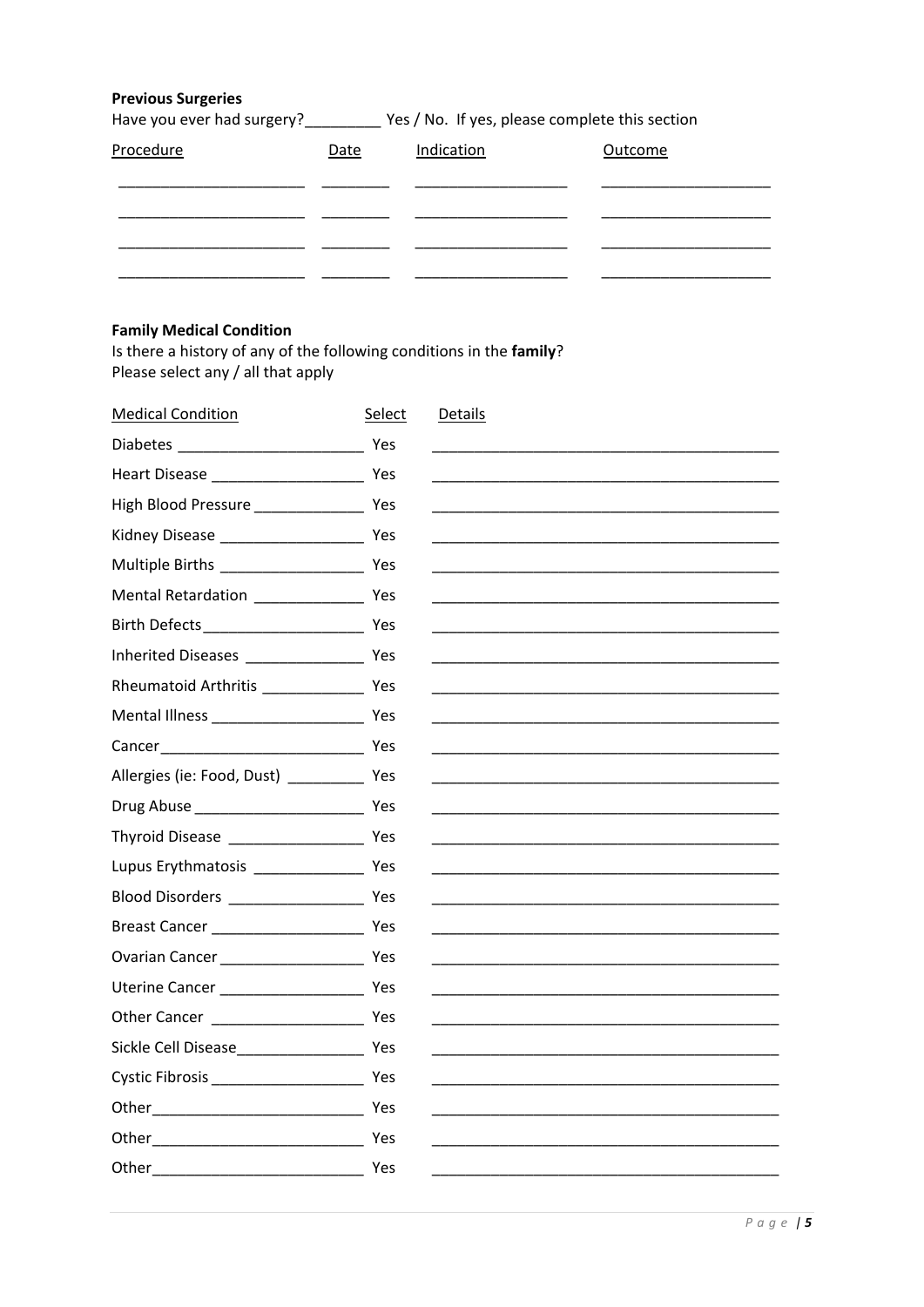# **FEMALE SPECIFIC INFORMATION**

Please select any / all that apply to you?

# **Kidney Yin / Jing Deficiency**

| Do you have a lower back weakness, soreness or pain or knee problems?         | Yes / No |
|-------------------------------------------------------------------------------|----------|
| Do you have ringing in your ears or dizziness? Is your hair prematurely grey? | Yes / No |
| Do you have vaginal dryness?                                                  | Yes / No |
| Do you have dark circles around or under your eyes?                           | Yes / No |
| Do you have night sweats or heat up at night?                                 | Yes / No |
| Are you prone to hot flushes?                                                 | Yes / No |
| Do you experience fear in your life?                                          | Yes / No |

#### **Kidney Yang Deficiency**

|                                                                                                        | Yes / No |
|--------------------------------------------------------------------------------------------------------|----------|
| Do you have pre-menstrual lower back pain?                                                             | Yes / No |
|                                                                                                        | Yes / No |
| Are you typically colder than those around you? ________________________________                       | Yes / No |
|                                                                                                        | Yes / No |
|                                                                                                        |          |
| Do you urinate frequently and is the urine diluted? ____________________________                       | Yes / No |
|                                                                                                        | Yes / No |
| Does your menstrual blood tend to be dull in colour? ___________________________                       | Yes / No |
| Do you feel cold cramps during your period that respond to heat pack? ________________________Yes / No |          |

## **Spleen Qi Difiency**

|                                                                                                   | Yes / No |
|---------------------------------------------------------------------------------------------------|----------|
|                                                                                                   |          |
|                                                                                                   |          |
|                                                                                                   |          |
|                                                                                                   |          |
|                                                                                                   |          |
|                                                                                                   |          |
|                                                                                                   |          |
|                                                                                                   |          |
|                                                                                                   |          |
|                                                                                                   |          |
|                                                                                                   |          |
|                                                                                                   |          |
|                                                                                                   |          |
| Do you feel dizzy or light headed, or have visual changes when you stand up fast? ______ Yes / No |          |
|                                                                                                   |          |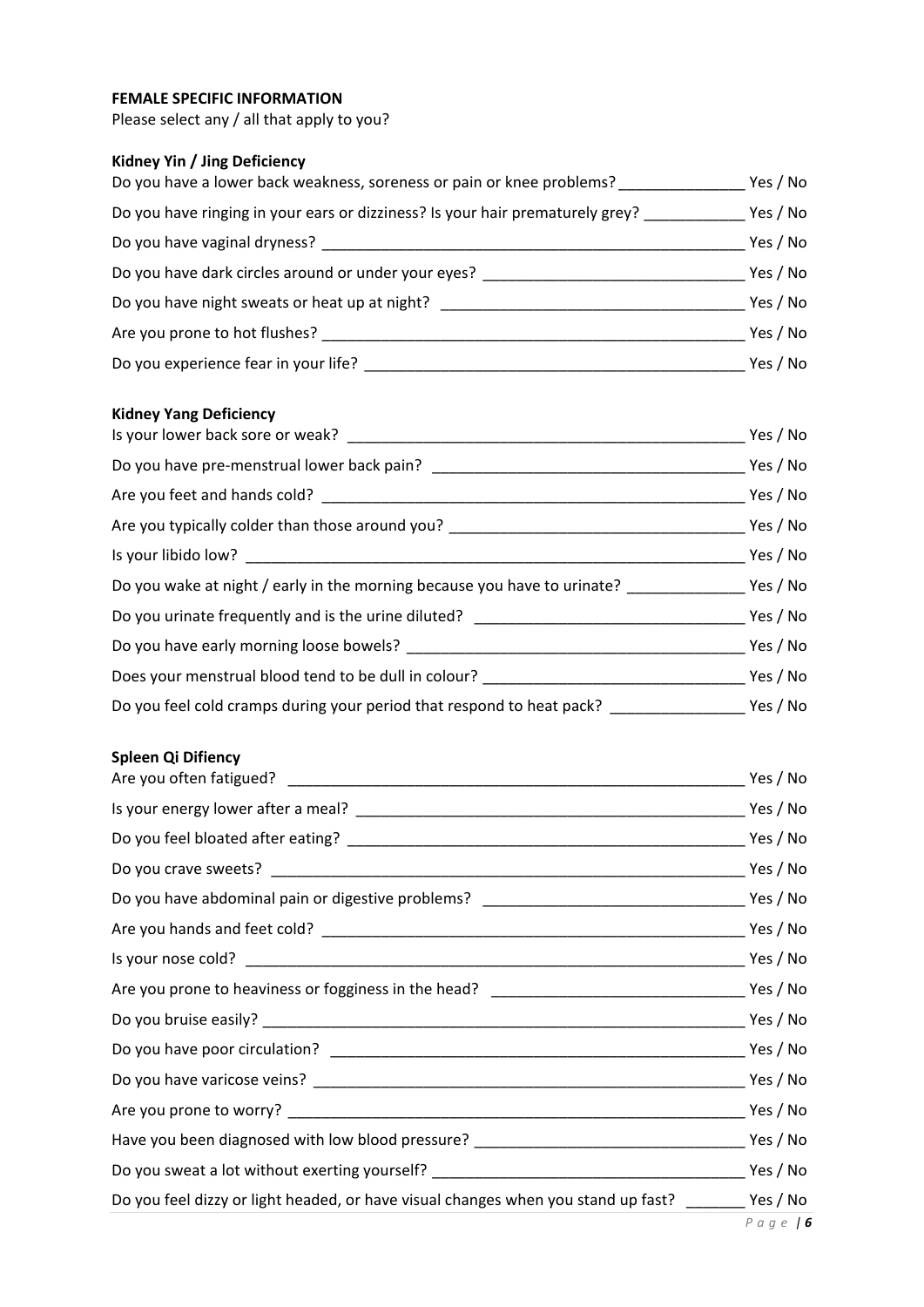| Is you menstruation thin, watery or pinkish in colour?        | Yes / No |
|---------------------------------------------------------------|----------|
| Are you more tired around ovulation or menstruation?          | Yes / No |
| Do you ever spot a few days or more before your period comes? | Yes / No |
| Have you ever been diagnosed with uterine prolapse?           | Yes / No |
| Are you often sick or do you have allergies?                  | Yes / No |
| Have you been diagnosed with anaemia?                         | Yes / No |
| Do you have haemorrhoids or polyps?                           | Yes / No |

# **Blood Deficiency**

| Yes / No |
|----------|
| Yes / No |
| Yes / No |
| Yes / No |
| Yes / No |
| Yes / No |
| Yes / No |
|          |
| Yes / No |
|          |

# **Blood Stasis**

| Is your menstrual flow ever brown in colour? _____        | Yes / No |
|-----------------------------------------------------------|----------|
| Do you feel midcycle pain around your ovaries?            | Yes / No |
| Do you experience periodic numbness of your hand or feet? | Yes / No |
| Do you have varicose veins or spider veins?               | Yes / No |
| Does your menstrual blood contain clots?                  | Yes / No |
| Is your lower absomen tender to palpation (touch)?        | Yes / No |
| Do you experience piercing or stabbing menstrual cramps?  | Yes / No |
| Do you have dark spots in your vision?                    | Yes / No |

# **Liver Qi Stagnation**

| Are you prone to emotional depression?                                           |          |  |
|----------------------------------------------------------------------------------|----------|--|
| Are you prone to anger or rage?                                                  | Yes / No |  |
| Do you suffer from PMS? ___________                                              | Yes / No |  |
| Are your breasts sore or sensitive at ovulation? _______________________________ | Yes / No |  |
| Do you experience premenstrual breast distension or pain?                        |          |  |
| Have you been diagnosed with high prolactin levels? _______                      | Yes / No |  |
| Do you become bloated premenstrually?                                            | Yes / No |  |
| Do you have difficulty falling asleep at night? _________                        | Yes / No |  |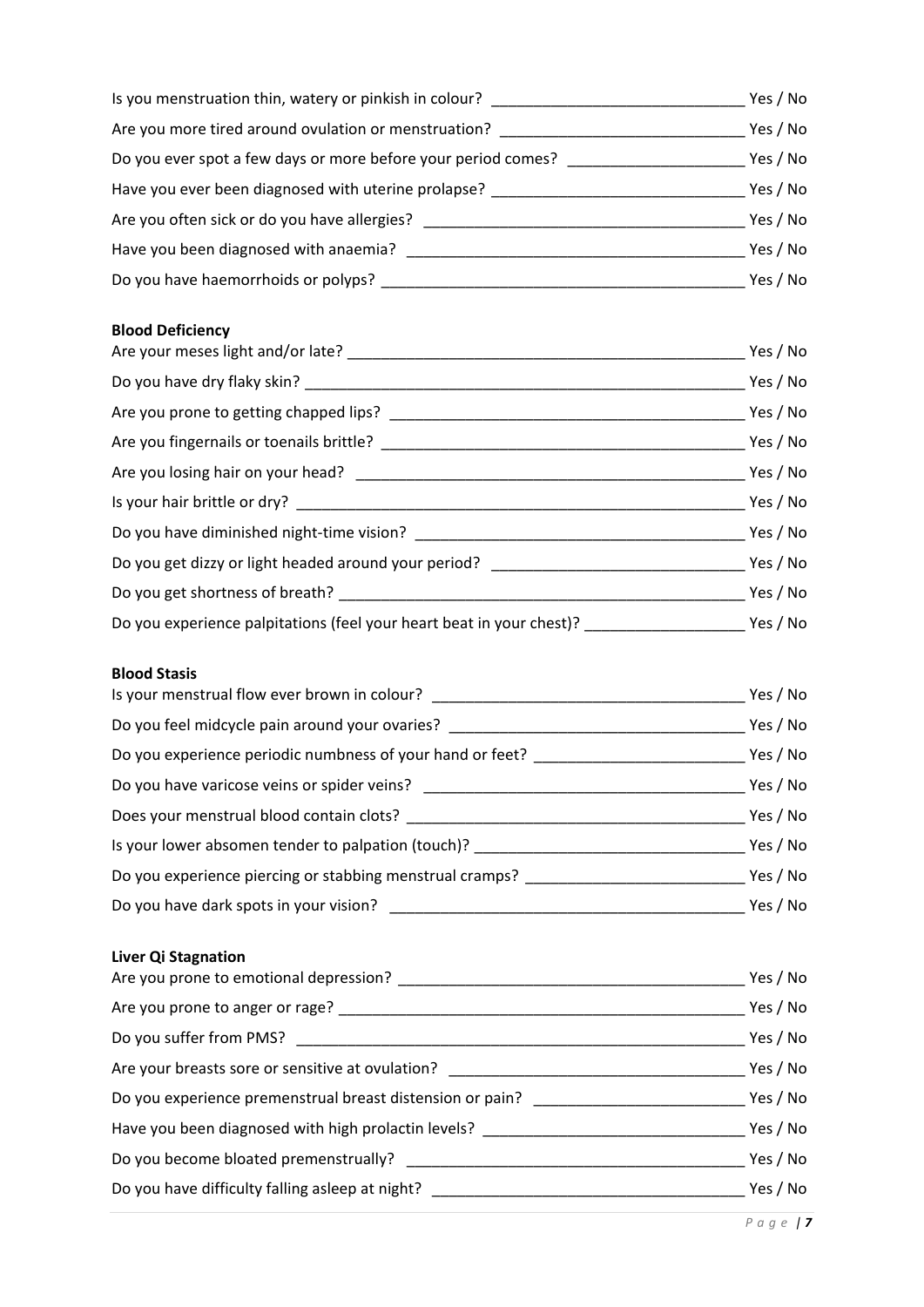| <b>Heart Dificiency</b><br>Do you wake up early in the morning and have trouble getting back to sleep? ___________ Yes / No |  |
|-----------------------------------------------------------------------------------------------------------------------------|--|
|                                                                                                                             |  |
|                                                                                                                             |  |
|                                                                                                                             |  |
|                                                                                                                             |  |
|                                                                                                                             |  |
|                                                                                                                             |  |
| <b>Excess Heat</b>                                                                                                          |  |
|                                                                                                                             |  |
|                                                                                                                             |  |
|                                                                                                                             |  |
|                                                                                                                             |  |
|                                                                                                                             |  |
| <b>Dampness</b>                                                                                                             |  |
|                                                                                                                             |  |
|                                                                                                                             |  |
|                                                                                                                             |  |
|                                                                                                                             |  |
|                                                                                                                             |  |
|                                                                                                                             |  |
|                                                                                                                             |  |
|                                                                                                                             |  |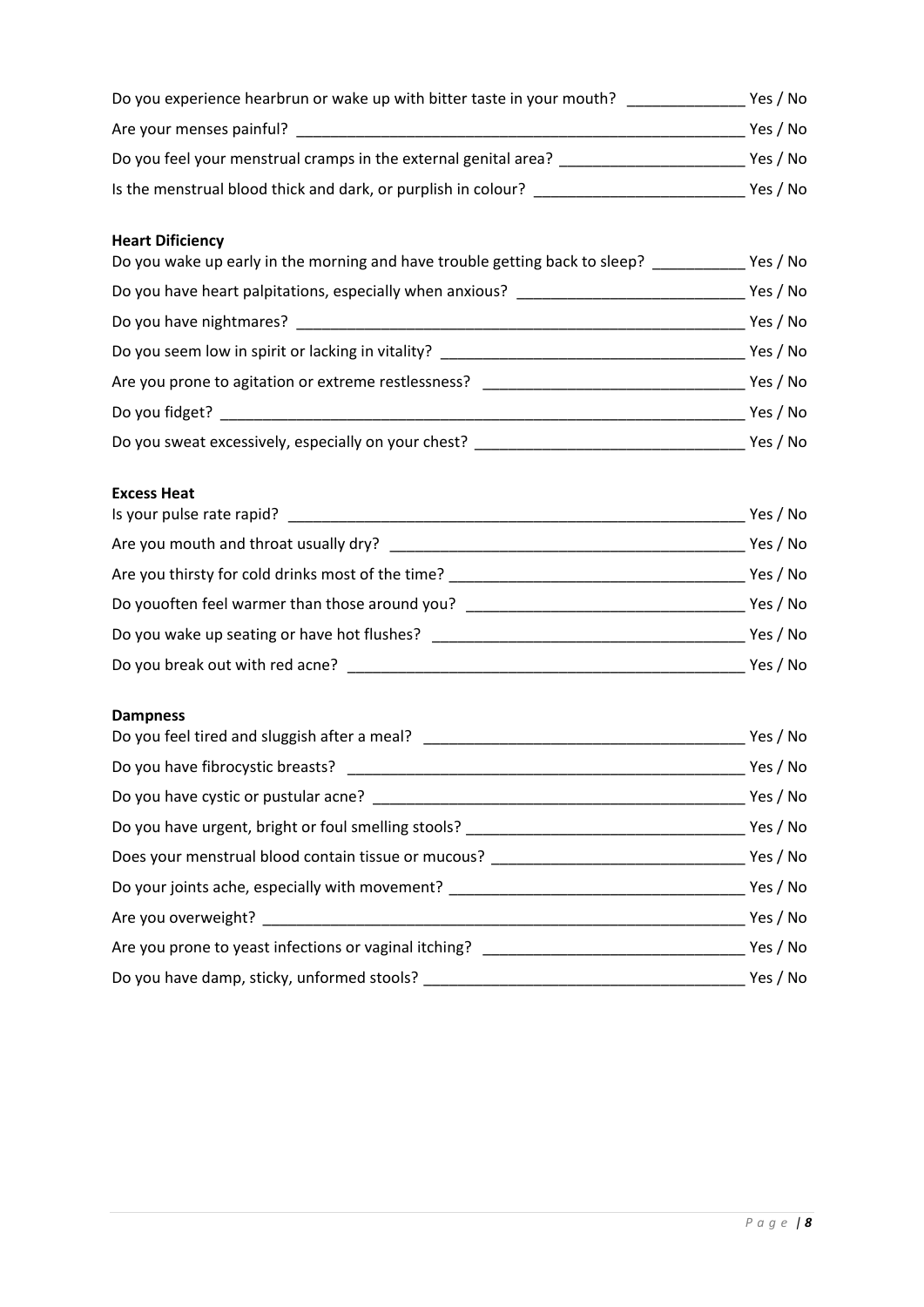# **GYNAECOLOGICAL HISTORY**

| Age of first period and the state of the state of the state of the state of the state of the state of the state of the state of the state of the state of the state of the state of the state of the state of the state of the |          |
|--------------------------------------------------------------------------------------------------------------------------------------------------------------------------------------------------------------------------------|----------|
|                                                                                                                                                                                                                                |          |
|                                                                                                                                                                                                                                |          |
|                                                                                                                                                                                                                                |          |
|                                                                                                                                                                                                                                |          |
|                                                                                                                                                                                                                                |          |
|                                                                                                                                                                                                                                |          |
|                                                                                                                                                                                                                                |          |
|                                                                                                                                                                                                                                |          |
|                                                                                                                                                                                                                                |          |
| Does pain begins a few days prior to the onset of bleeding? ____________________                                                                                                                                               |          |
|                                                                                                                                                                                                                                |          |
|                                                                                                                                                                                                                                |          |
|                                                                                                                                                                                                                                |          |
|                                                                                                                                                                                                                                |          |
| If yes, please circle all that apply?                                                                                                                                                                                          |          |
| Breast tenderness / Cramps / Acne / Change in bowel / Bloating / Headaches /<br>Nausea / Moodiness / Fatigue / Night sweats / Sleep disturbances /                                                                             |          |
|                                                                                                                                                                                                                                |          |
| Do you ovulate on your own ____________ Yes /No What Day? _______________________                                                                                                                                              |          |
|                                                                                                                                                                                                                                |          |
|                                                                                                                                                                                                                                |          |
|                                                                                                                                                                                                                                |          |
| Do you notice stretchy clear egg white slippery cervical mucous around ovulation? _______ Yes / No                                                                                                                             |          |
|                                                                                                                                                                                                                                |          |
|                                                                                                                                                                                                                                |          |
|                                                                                                                                                                                                                                |          |
| If yes, is pain mostly internal (deep penetration)? ____________________________                                                                                                                                               |          |
|                                                                                                                                                                                                                                | Yes / No |
| If yes, what colour is the discharge ________ White / Yellow / Green / Pinkish / Red                                                                                                                                           |          |
|                                                                                                                                                                                                                                |          |
|                                                                                                                                                                                                                                |          |
|                                                                                                                                                                                                                                |          |
|                                                                                                                                                                                                                                |          |
|                                                                                                                                                                                                                                |          |
|                                                                                                                                                                                                                                |          |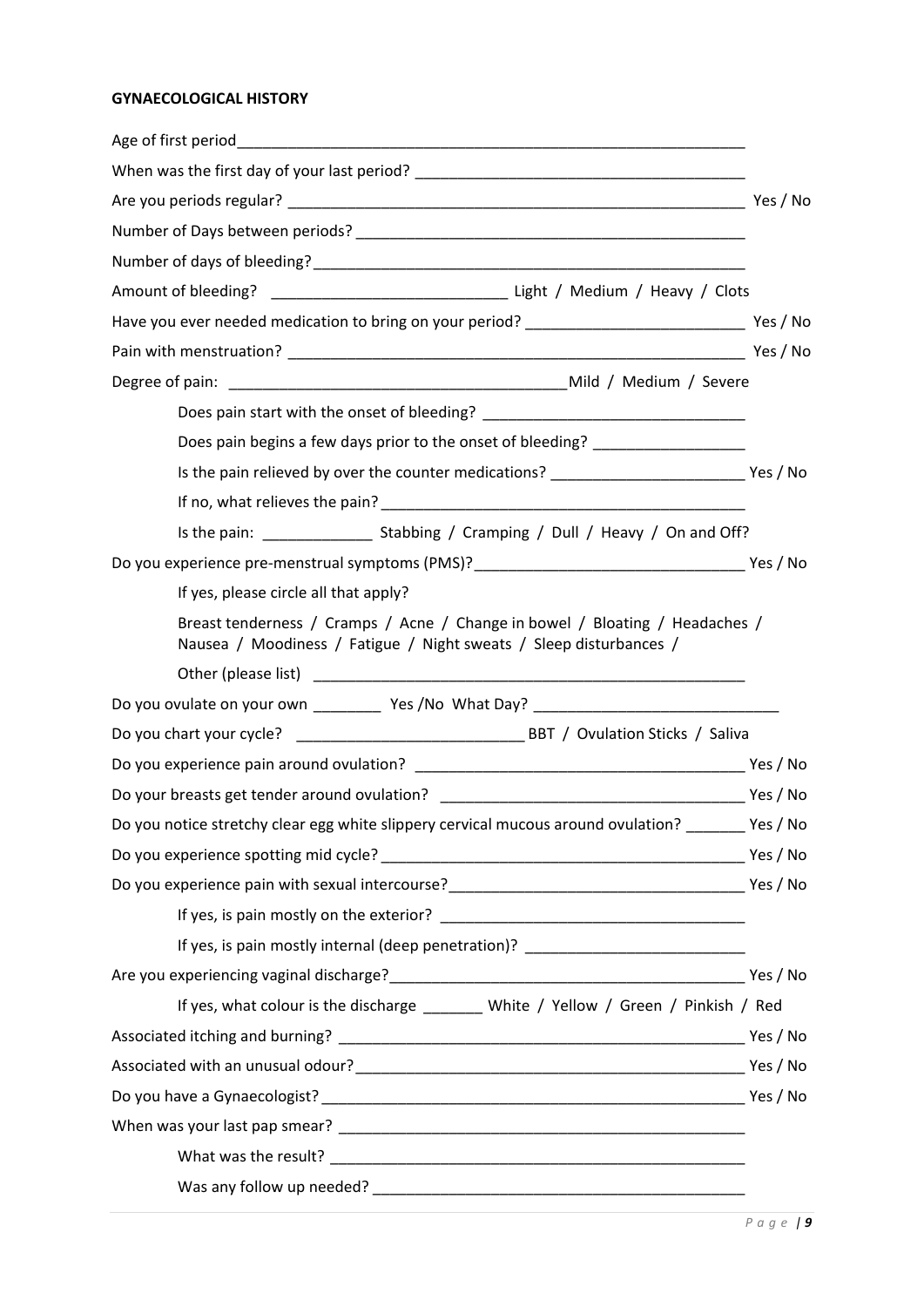| If yes, please complete the following for all that apply?                        |  |  |
|----------------------------------------------------------------------------------|--|--|
| Chlamydia __________ Yes / No When ______ Treatment ____________________________ |  |  |
| Gonorrhoea _________ Yes / No When ______ Treatment ____________________________ |  |  |
| Syphilis Y/N _________ Yes / No When ______ Treatment______________________      |  |  |
| Herpes Y/N __________ Yes / No When ______ Treatment ___________________________ |  |  |
|                                                                                  |  |  |
|                                                                                  |  |  |
|                                                                                  |  |  |
|                                                                                  |  |  |
|                                                                                  |  |  |
|                                                                                  |  |  |
|                                                                                  |  |  |
|                                                                                  |  |  |
|                                                                                  |  |  |
|                                                                                  |  |  |
|                                                                                  |  |  |
|                                                                                  |  |  |
|                                                                                  |  |  |
|                                                                                  |  |  |
|                                                                                  |  |  |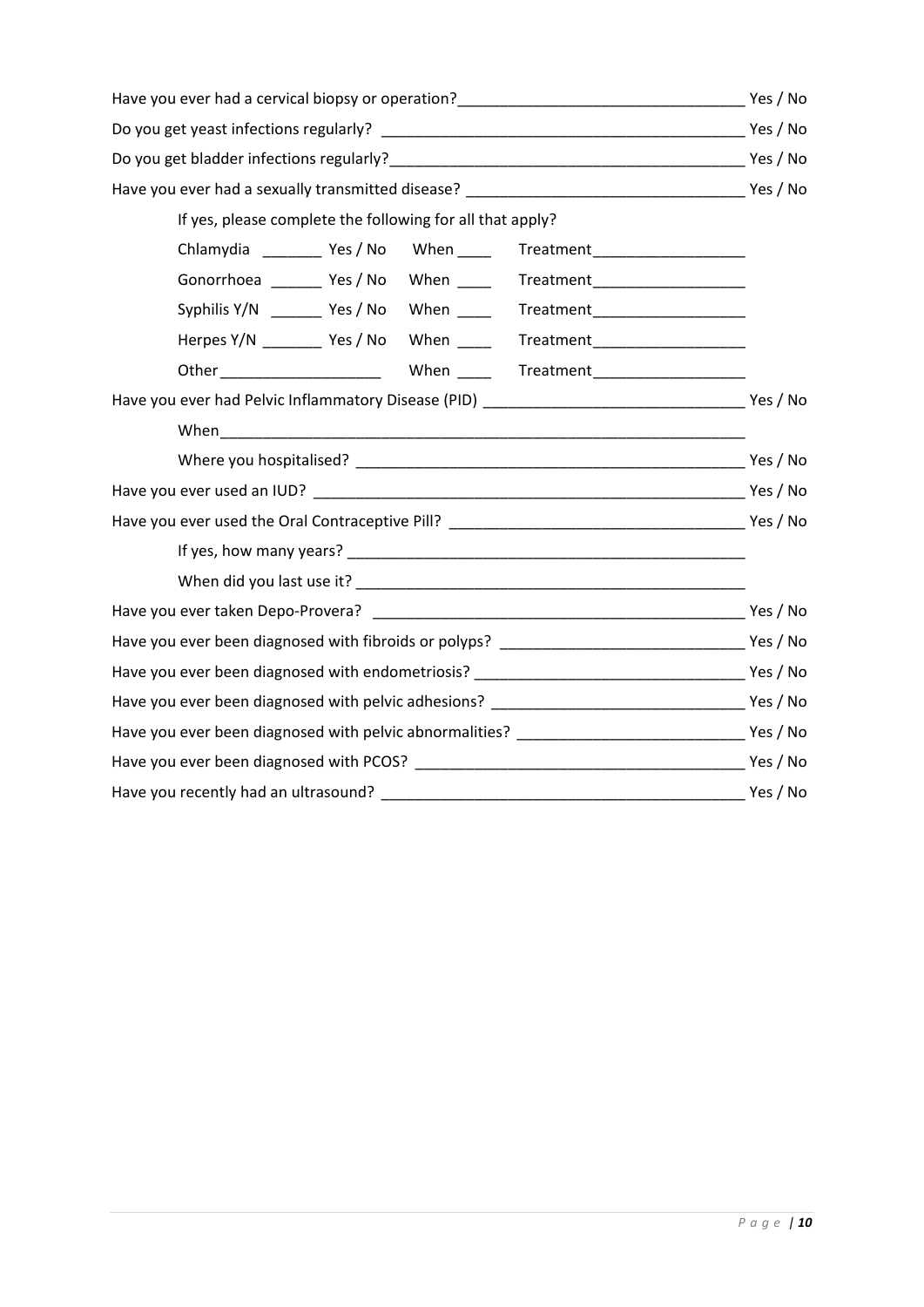## **OBSTETRIC HISTORY**

Have you ever been pregnant before? \_\_\_\_\_\_\_\_\_\_\_\_\_\_\_\_\_\_\_\_\_\_\_\_\_\_\_\_\_\_\_\_\_\_\_\_\_\_\_\_\_\_\_ Yes / No

Are you currently pregnant? \_\_\_\_\_\_\_\_\_\_\_\_\_\_\_\_\_\_\_\_\_\_\_\_\_\_\_\_\_\_\_\_\_\_\_\_\_\_\_\_\_\_\_ Yes / No / Unsure

How long have you been trying to have a baby?\_\_\_\_\_\_\_\_\_\_\_\_\_\_\_\_\_\_\_\_\_\_\_\_\_\_\_\_\_\_\_\_\_\_\_\_

#### **Pregnancy Details**

| Date | Current<br>/ Prior<br>Partner | Live<br>Birth?<br>(Y/N) | Miscarriage<br>Abortion<br>Ectopic? | Wks | Foetal<br>heart?<br>(Y/N) | <b>D&amp;C?</b><br>Y/N | Mode of<br>Delivery? | Sex | Complications |
|------|-------------------------------|-------------------------|-------------------------------------|-----|---------------------------|------------------------|----------------------|-----|---------------|
|      |                               |                         |                                     |     |                           |                        |                      |     |               |
|      |                               |                         |                                     |     |                           |                        |                      |     |               |
|      |                               |                         |                                     |     |                           |                        |                      |     |               |
|      |                               |                         |                                     |     |                           |                        |                      |     |               |
|      |                               |                         |                                     |     |                           |                        |                      |     |               |

# **Fertility – IVF Treatments**

## *ART (Assistive Reproductive Technology)*

Have you undergone or are you currently undergoing any of the following ART procedures:

|            | IUI (please give year and month)? Yes / No Year ____________ Month _____________           |  |
|------------|--------------------------------------------------------------------------------------------|--|
|            |                                                                                            |  |
| <b>IVF</b> | How many stimulated cycles have you had?____________________                               |  |
| Cycle 1:   |                                                                                            |  |
|            | No. eggs collected ________ No. fertilized ______ No. transferred ______ No. frozen ______ |  |
|            |                                                                                            |  |
| Cycle 2:   | No. eggs collected ________ No. fertilized ______ No. transferred ______ No. frozen ______ |  |
|            |                                                                                            |  |
|            |                                                                                            |  |
| Cycle 3:   |                                                                                            |  |
|            | No. eggs collected ________ No. fertilized ______ No. transferred ______ No. frozen ______ |  |
|            |                                                                                            |  |
|            |                                                                                            |  |

Cycle 4: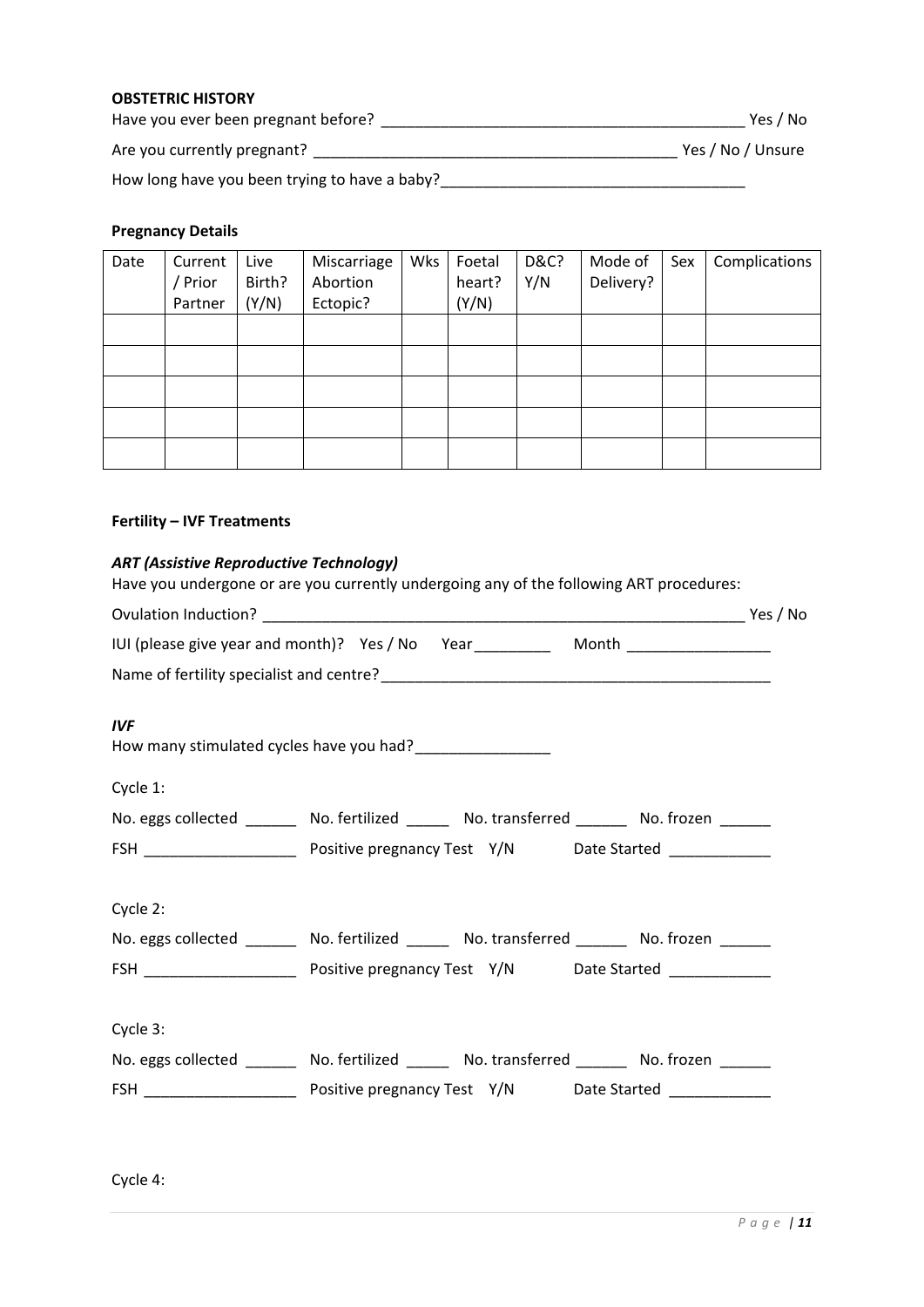No. eggs collected \_\_\_\_\_\_\_ No. fertilized \_\_\_\_\_\_ No. transferred \_\_\_\_\_\_ No. frozen FSH \_\_\_\_\_\_\_\_\_\_\_\_\_\_\_\_\_\_ Positive pregnancy Test Y/N Date Started \_\_\_\_\_\_\_\_\_\_\_\_ How many frozen transfers have you had? Date  $\frac{1}{\sqrt{N}}$  /  $\frac{1}{\sqrt{N}}$  No. of eggs transferred  $\frac{1}{\sqrt{N}}$  Progesterone Y/N + Pregnancy test Y/N Date \_\_\_\_/ \_\_\_ / \_\_\_\_ No. of eggs transferred \_\_\_ Progesterone Y/N + Pregnancy test Y/N Date \_\_\_\_ / \_\_\_ / \_\_\_\_ No. of eggs transferred \_\_\_ Progesterone Y/N + Pregnancy test Y/N Date \_\_\_\_/ \_\_\_ /\_\_\_\_ No. of eggs transferred \_\_\_ Progesterone Y/N + Pregnancy test Y/N Date \_\_\_\_/ \_\_\_ /\_\_\_\_ No. of eggs transferred \_\_\_ Progesterone Y/N + Pregnancy test Y/N If you have had cancelled IVF cycles please detail below: \_\_\_\_\_\_\_\_\_\_\_\_\_\_\_\_\_\_\_\_\_\_\_\_\_\_\_\_\_\_\_\_\_\_\_\_\_\_\_\_\_\_\_\_\_\_\_\_\_\_\_\_\_\_\_\_\_\_\_\_\_\_\_\_\_\_\_\_\_\_\_\_\_\_\_\_\_

\_\_\_\_\_\_\_\_\_\_\_\_\_\_\_\_\_\_\_\_\_\_\_\_\_\_\_\_\_\_\_\_\_\_\_\_\_\_\_\_\_\_\_\_\_\_\_\_\_\_\_\_\_\_\_\_\_\_\_\_\_\_\_\_\_\_\_\_\_\_\_\_\_\_\_\_\_ \_\_\_\_\_\_\_\_\_\_\_\_\_\_\_\_\_\_\_\_\_\_\_\_\_\_\_\_\_\_\_\_\_\_\_\_\_\_\_\_\_\_\_\_\_\_\_\_\_\_\_\_\_\_\_\_\_\_\_\_\_\_\_\_\_\_\_\_\_\_\_\_\_\_\_\_\_ \_\_\_\_\_\_\_\_\_\_\_\_\_\_\_\_\_\_\_\_\_\_\_\_\_\_\_\_\_\_\_\_\_\_\_\_\_\_\_\_\_\_\_\_\_\_\_\_\_\_\_\_\_\_\_\_\_\_\_\_\_\_\_\_\_\_\_\_\_\_\_\_\_\_\_\_\_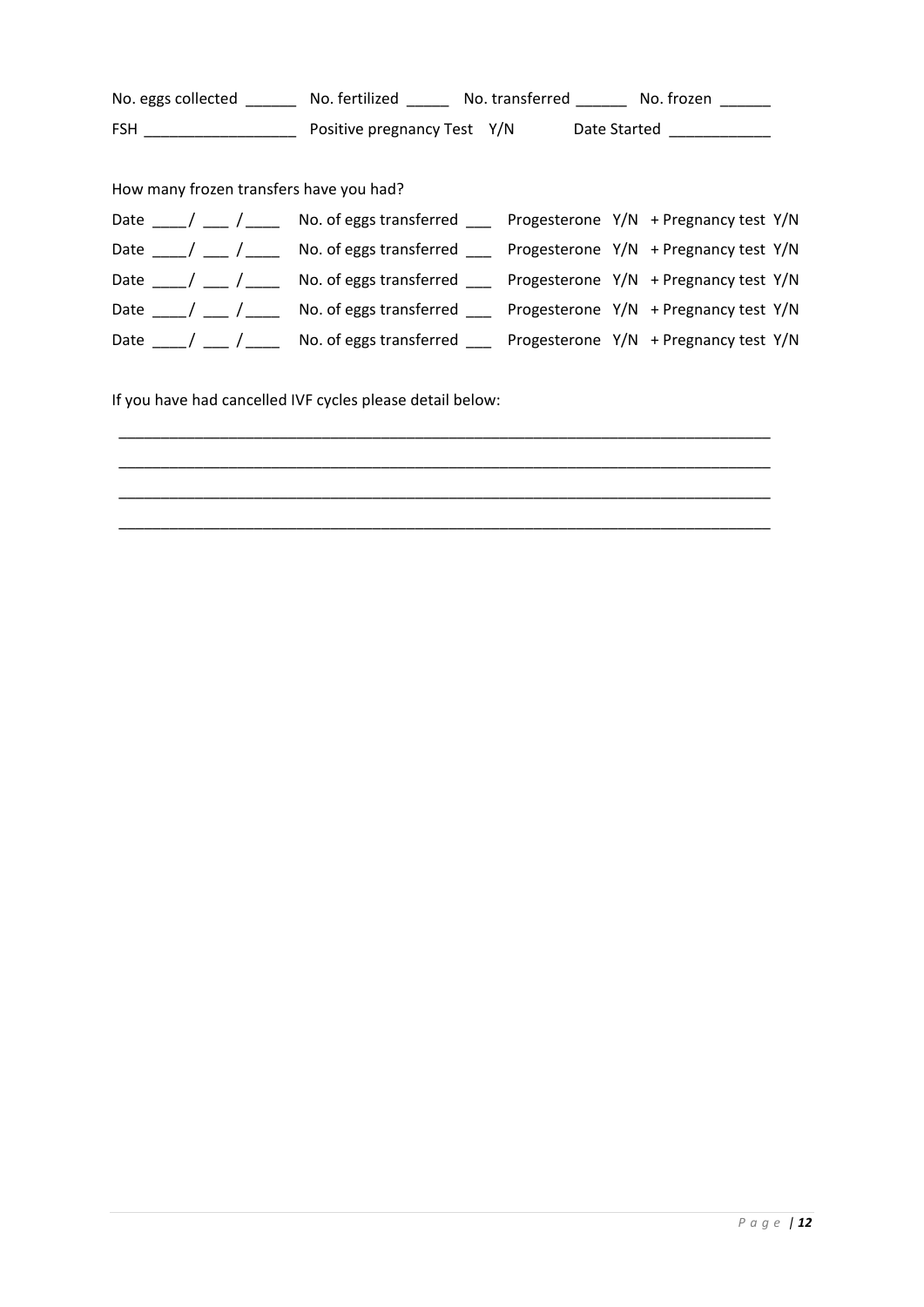# **CANCELLATION & RESCHEDULING POLICY CLIENT AGREEMENT**

Welcome to Fertile Qi, we are delighted to have you as a patient & look forward to providing you with the highest quality care. We understand there are times when you may need to cancel and / or reschedule your appointment and we are pleased to accommodate your needs.

However due to increasing demand for our services we are implementing a cancellation fee. Therefore, it is our policy that all cancellations and / or rescheduled appointments are to please take place 24 hours prior to the date of your originally scheduled appointment.

If you are reasonably unable to fulfil these requirements or you miss a booked appointment, 50% of the scheduled service fee will be charged and an account issued.

This policy allows us time to schedule another patient that would also benefit from treatment. Thank you for your understanding.

| <b>Full Name</b> |  |
|------------------|--|
|                  |  |

Signature \_\_\_\_\_\_\_\_\_\_\_\_\_\_\_\_\_\_\_\_\_\_\_\_\_\_\_\_\_\_\_\_\_\_\_\_\_\_\_\_\_\_\_\_\_\_\_

Date \_\_\_\_\_\_\_\_\_\_\_\_\_\_\_\_\_\_\_\_\_\_\_\_\_\_\_\_\_\_\_\_\_\_\_\_\_\_\_\_\_\_\_\_\_\_\_\_\_\_\_\_\_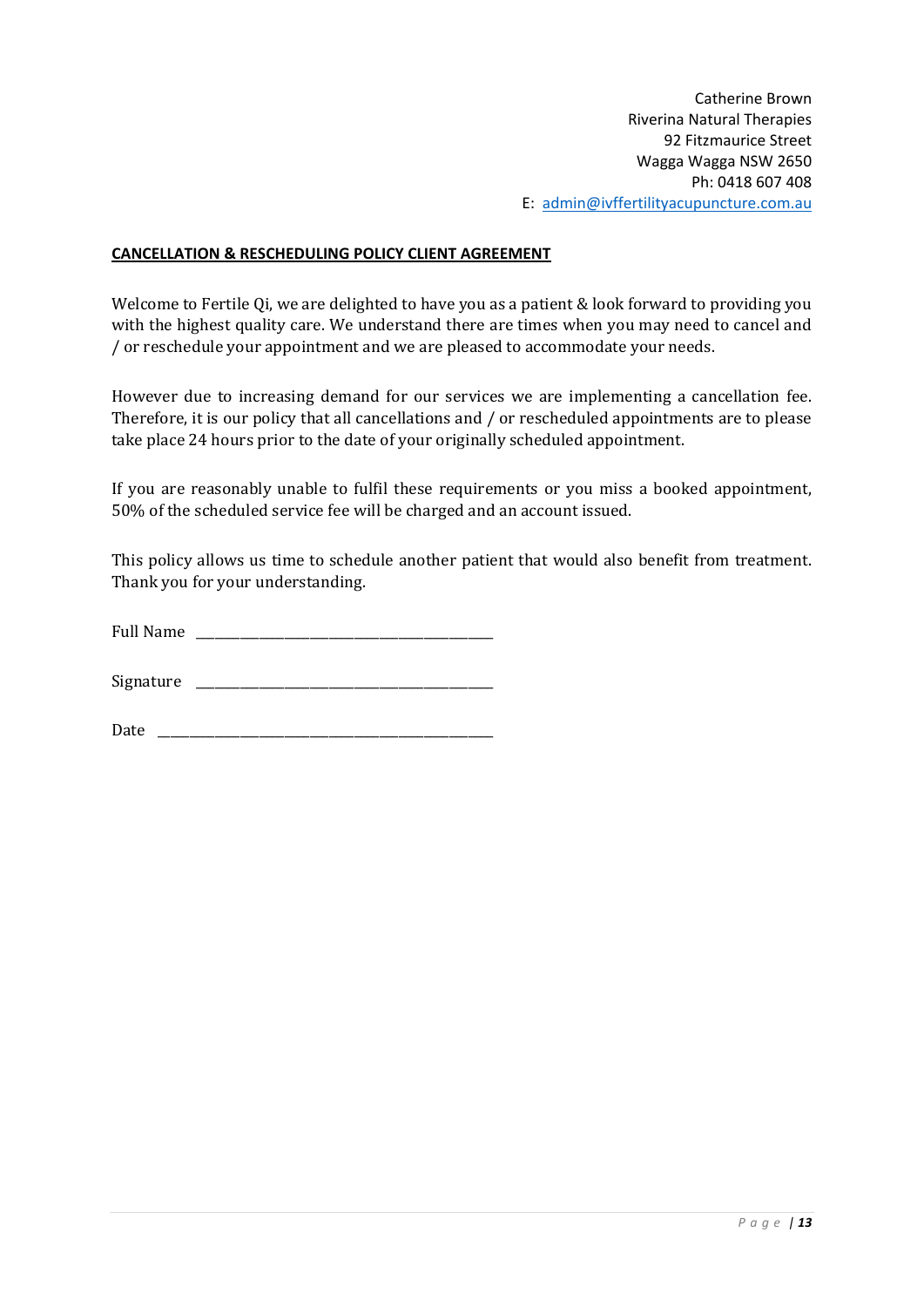## **INFORMED CONSENT FORM**

The therapies offered by Catherine Brown Practitioner of Traditional Chinese Medicine have a long history of safe practice, however here are some risks associated with any sort of treatment. Below is a list of potential risks associated with the Traditional Chinese Medicine therapies. All treatments will be explained to you before commencement. The best way to reduce the chance or risk is to answer all questions about your health fully and honesty, if you require further information or have specific questions please ask.

| <b>Outline of</b> | <b>Therapy</b>  | Strategies to minimise possible risk                                                       |
|-------------------|-----------------|--------------------------------------------------------------------------------------------|
| possible risk     |                 |                                                                                            |
| Pain              | Acupuncture     | Tell your practitioner if you have sensitive skin                                          |
|                   | Cupping         | and become uncomfortable or experience pain                                                |
|                   | Electro-        | during treatment.                                                                          |
|                   | Acupuncture     |                                                                                            |
| <b>Bruising</b>   | Acupuncture     | Tell your practitioner if you bruise easily or                                             |
|                   | Cupping         | have a bleeding disorder. Cupping may leave                                                |
|                   | Electro-        | bruises that are usually painless and may last                                             |
|                   | Acupuncture     | over a week. It is important to tell the                                                   |
|                   |                 | practitioner if bruises in the area being cupped                                           |
|                   |                 | are cosmetically unacceptable.                                                             |
| Infection         | Acupuncture     | It is possible to develop an infection whenever                                            |
|                   | Cupping         | the skin is punctured so please inform the                                                 |
|                   |                 | practitioner if you have a known immune<br>deficiency so special precautions can be taken. |
|                   |                 | Pre-sterilised single use needles are used in                                              |
|                   |                 | this clinic.                                                                               |
| <b>Burn</b>       | Moxibustion     | Please advise the practitioner if you have                                                 |
|                   | Heat lamp       | and if heat used during<br>sensitive<br>skin                                               |
|                   |                 | treatment is uncomfortable.                                                                |
| Relaxed<br>or     | Acupuncture     | It is common to feel relaxed or sleepy after                                               |
| Sleepy            | Cupping         | treatment therefore avoid getting up quickly                                               |
|                   | Moxibustion     | from the treatment table and give yourself time                                            |
|                   |                 | to adjust after the treatment before driving or                                            |
|                   |                 | using stairs. Avoid driving immediately if you                                             |
|                   |                 | feel sleepy.                                                                               |
| Herb<br>Drug      | Herbal Medicine | It is important to tell the practitioner about all                                         |
| Interactions      |                 | medications<br>and<br>herbal<br>nutritional<br><sub>or</sub>                               |
|                   |                 | supplements that you are currently taking or                                               |
|                   |                 | have recently stopped taking, as interactions                                              |
|                   |                 | between herbal medicine & Western medicine                                                 |
|                   |                 | are possible.                                                                              |
|                   |                 | Chinese<br>herbal<br>medicine<br>&<br>supplements                                          |
|                   |                 | prescribed are considered safe although some                                               |
|                   |                 | maybe toxic in large doses or inappropriate                                                |
|                   |                 | during pregnancy.                                                                          |
| Fainting          | Acupuncture     | Do not skip a meal before treatment. Get up                                                |
|                   | Cupping         | slowly after the treatment                                                                 |